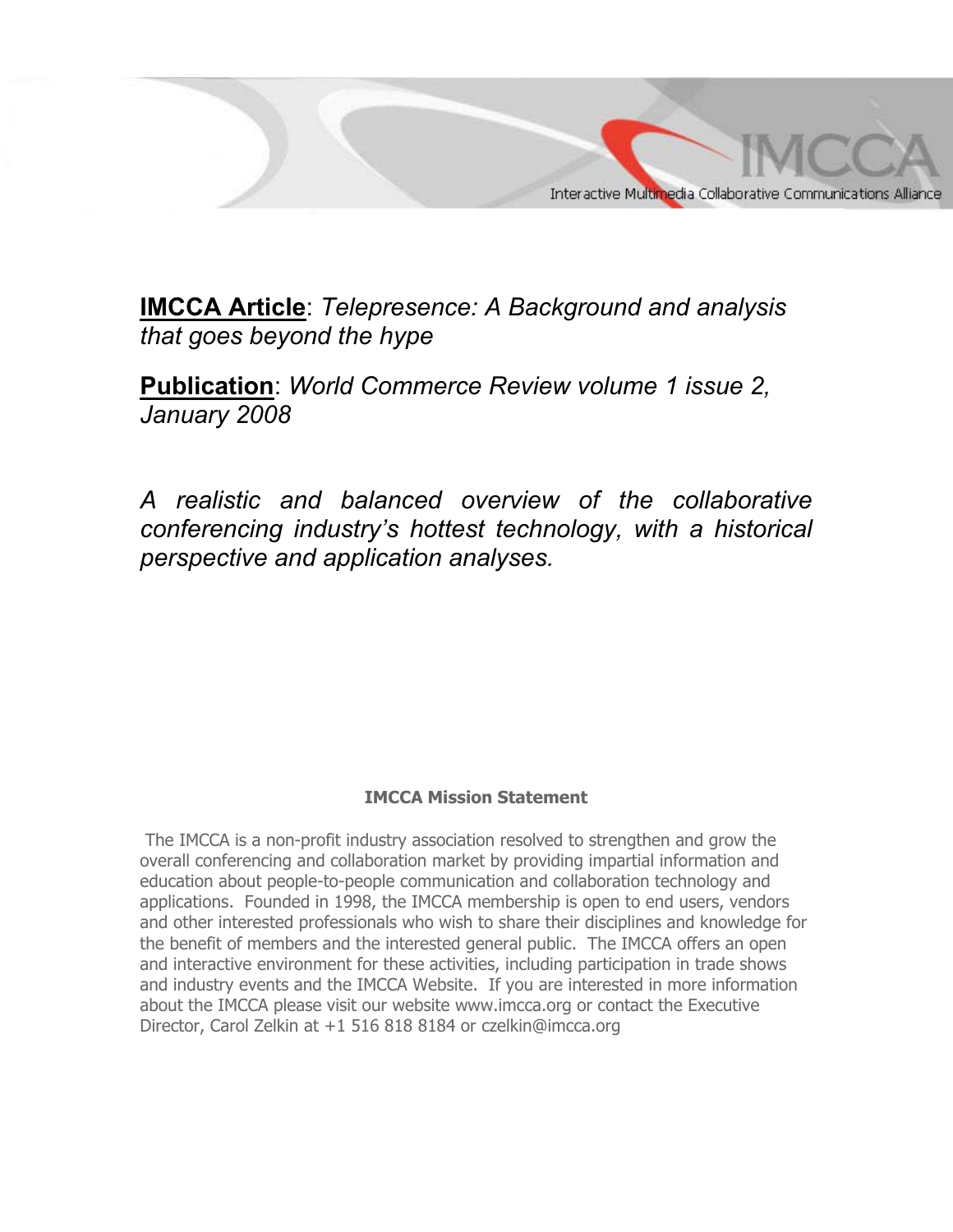# **WORLD COMMERCE REVIE**

ISSN 1751-0023 VOLUME 1 **ISSUE 2** 

# **Global Economy** Powering **A Review of Financial Markets**

HSBC (T)

**NYMEX** 

**Streamlining Business Reporting Business and Climate Change International Tax - European Issues Corporate Aviation**

**Preview of the Fourth Global Congress on Combating Counterfeiting Telephone** 

### **THE GLOBAL TRADE PLATFORM** and Piracy<br>THE GLOBAL TRADE PLATFORM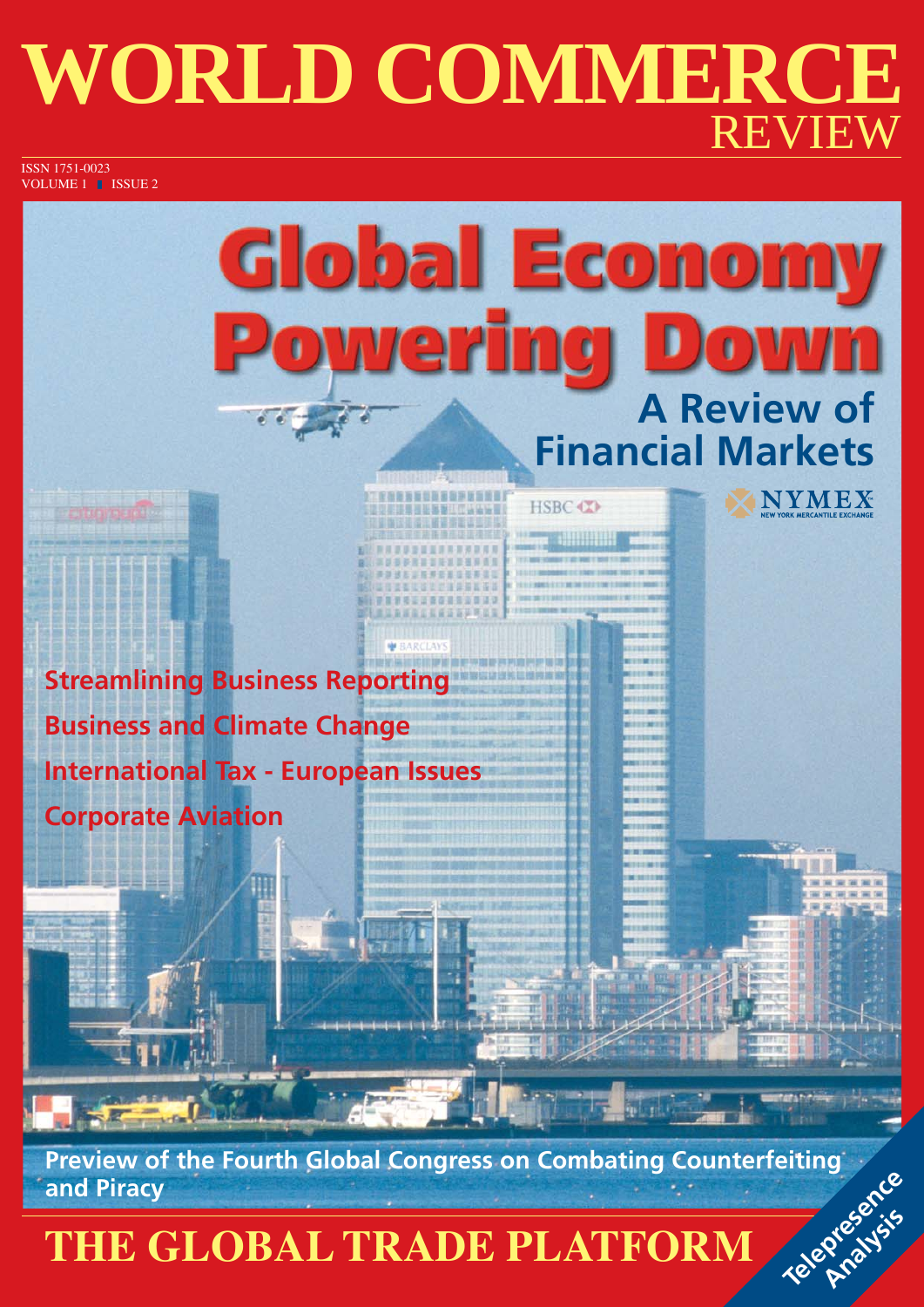### **Telepresence: A Background and Analysis that Goes Beyond the Hype**

**David Danto is Director of Emerging Technology at the Interactive Multimedia Collaborative Communications Alliance (IMCCA)**

Every once in a while a product comes along with both a unique marketing approach and consumer appeal, and thusly redefines the space it is in. Some past examples of this would include "designer jeans" and "gourmet bottled water". In both of those cases the products had been around for many years, somewhat as a niche market, but were branded and promoted to such a degree that they became accepted, if not required, as part of our every day lives. Also in both cases, it was considered blasphemy to point out that the marketing efforts were providing the product with unrealistic or undeserved importance.

So, heathens that we are at the IMCCA, the following article will provide a realistic and balanced overview of the collaborative conferencing industry's shiny new darling, telepresence. It is our hope that this information will help you make the right decisions in your collaboration strategy.

#### **The telepresence prologue**

Commercial video conferencing has been around in one form or another since the late 1980s. It is the process of having a real-time conversation with people in one or more locations other than yours – with each location seeing and hearing the other(s). While the technology to enable this has steadily improved over the years, it is still generally perceived as difficult to use and unreliable compared with the traditional telephone - often with a single bad experience leading users to abandon the solution altogether. In reality, today's solutions, if deployed with sufficient planning and resources, can be just as easy as using the telephone.

At a number of times in the history of video conferencing, it dawned on users and/or engineers that one could increase the bandwidth, increase the picture size, and simulate a real meeting between far end participants as if they were in the same room. This more lifelike experience was referred to as "immersive" or "full perspective" conferencing. This model was very expensive to implement, so it was used in a very limited number of applications. For example, companies with two specific offices, that always and only needed to connect two specific rooms using very high quality communication for critical decision making or senior level meetings, found this met their needs very well. There were also a number of innovative business models created utilizing similar systems. One example of these - and one of the true precursors to the telepresence space - was a company named first Teleport, then TeleSuite. Their model aimed to create a

providing an accessible 'just like being there experience.' (TeleSuite eventually closed, with the technology becoming part of Destiny Conferencing, which was later acquired by Polycom becoming the heart of their RPX system.)

Creating one of these immersive experiences had its difficulties though. The lower quality of codecs of the time and the cost of bandwidth were limitations that were expensive and difficult to overcome. The quality of projected images was also a barrier to the realistic portrayal of the far end. Immersive video conferencing was therefore relegated to the few users that had access to the expertise required to create such customized facilities, had plenty of funding available, and had a true need for these peer-to-peer high quality meetings.

The first real attempt to make this mode of conferencing widely available to business goes back to 2001 and the Global Table product envisioned by a firm called Teliris. Their UK based team created a design to address all of the perceived flaws in the video conferencing offerings of the day. It involved a number of nuances that set them apart. They utilized the newly available high quality displays to improve the appearance of the images. They utilized commercial codecs not being widely marketed to end users. They developed camera positions that optimized eye lines. Then, to address the reliability issues, they provisioned their own network that could handle the unique needs of video, they created hooks into each piece of equipment used so that faults would be reported immediately, and they put a team in place to constantly monitor these rooms and systems.

The Global Table solution had its fans and customers, but with costs going up to a third of a million dollars per room (plus bandwidth) in an industry where the entry point was still less than a tenth of that, it was a difficult sell.

Cut a couple of years later to California, where Dreamworks CEO Jeffrey Katzenberg was very happy to have won his Oscar for the movie Shrek, but was exhausted by the travelling it took between Dreamworks campuses in Redwood City and Glendale and associated facilities in the UK. In order to produce the number of animated films he wanted in the time available, the wasted effort travelling would have to be addressed. High quality video and animations would need to be shared between offices in a collaborative, real time hotel network that would avoid the costs and hassles of flying by environment. Rejecting the video conferencing solutions available,  $\blacktriangleright$ 

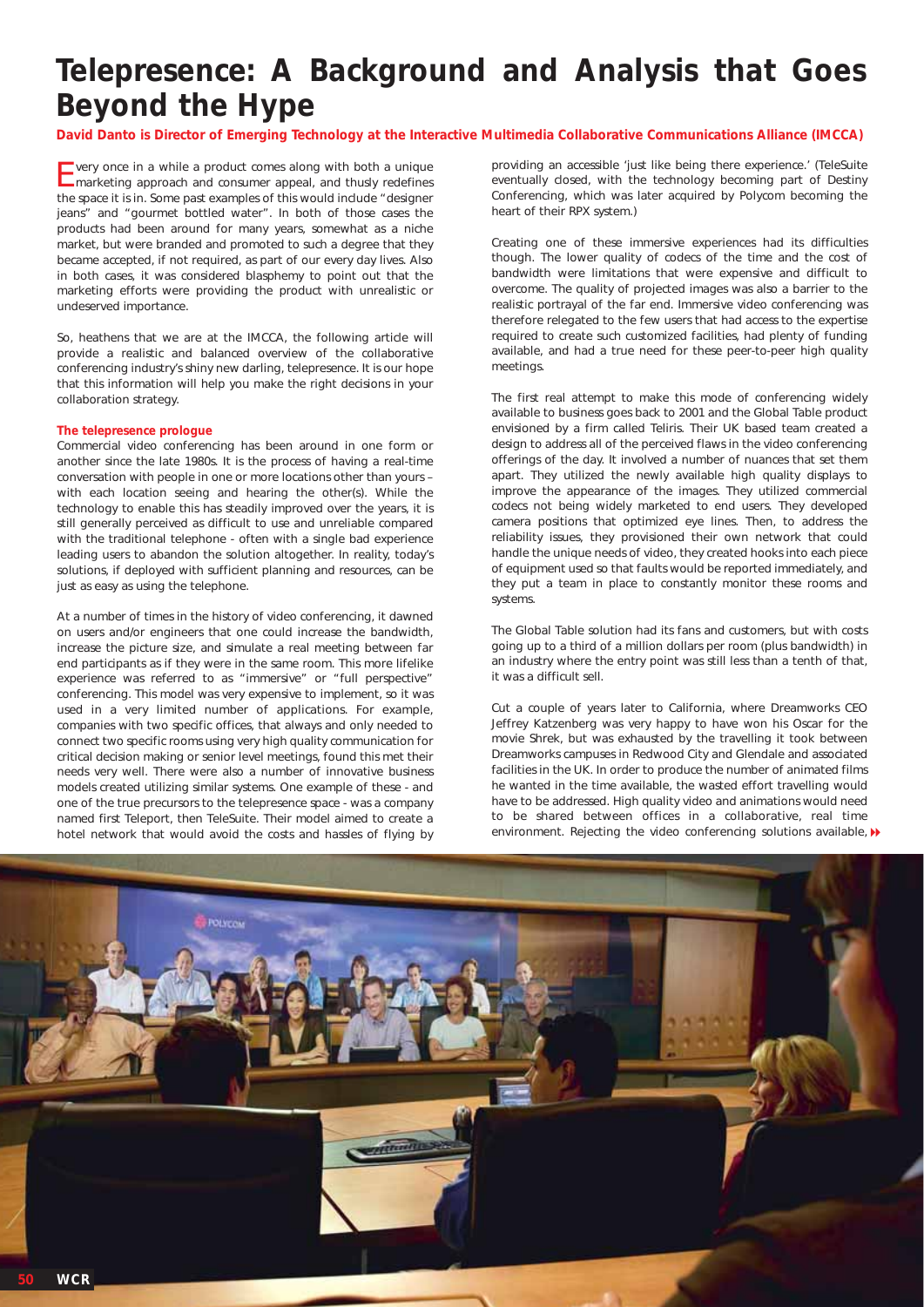

Dreamworks and Hewlett Packard created a custom product (soon to be called Halo) to meet this need. Teams in different locations could sit around what seemed to be the same table and share content and conversations. Armed with the newly developed system, HP began to leverage their investment by offering Halo to its customers.

Sometime shortly thereafter, engineers at Cisco Systems (who admittedly hated the video conferencing systems of the day as a prerequisite to join the team) began to design their own system. They developed something they felt would be more of an experience than a product, utilizing high definition images, low latency - high frame rate codecs, and a blending of lighting, furniture, colour and ambience. The 2006 launch of their telepresence product was the quintessential defining of this new niche space. Cisco announced telepresence with great fanfare as a never before seen triumph and positioned it as a solution to replace traditional video conferencing, both infuriating and galvanizing an industry at the same time. Their trademark has become synonymous with all of the products in this part of the conferencing industry. Cisco's visionary CEO John Chambers sometimes personally called the senior executives of other firms to extol the virtues of their solution, often offering "no-charge" demo systems to large Cisco customers - helping their sales team obtain a foothold in the now competitive landscape.

#### **A definition of telepresence**

So then, one would have to ask, what exactly is telepresence? Being that it is a market niche rapidly evolving, defining it has been a very difficult task. I was amongst a number of professionals that gathered in San Diego last June to attend the very first Telepresence World conference, specifically to answer that question. We didn't succeed. Some said the conference failed in its mission by not clarifying the continuing confusion around the space. Others said the very effort of bringing almost all of the players together in one venue was a tremendous success in and of itself.

What has become clear is that there are two distinct definitions of telepresence forming. They are not necessarily at odds with each other but the second is couched in more specific and familiar terms used in video collaboration today.

**Telepresence** – definition number one: telepresence represents the use of a number of technologies, aesthetics and acoustics that together allow a person or people in one location to meet and collaborate with a person or people in another location (or locations) where the experience simulates all people being in the same location. Implied in this experience is the understanding that the technologies, aesthetics and acoustics involved in the simulation are, or should be, practically invisible to the users.

**Telepresence** – definition number two: telepresence is a video conferencing industry buzzword that represents a class of products that purportedly perform much better than the perceived past video conferencing norms. Any one of a number of differentiators (possibly including high definition video, spatial audio, large screen displays, images projected or reflected in front of a camera's eye line and/or other features) can be identified as the reason a product in the first person (your product) is truly telepresence, and the lack of any or all such differentiators can be identified as the reason a product in the third person (their product) is not truly telepresence.

The debate around the two definitions above can be endless. All manufacturers in the space have their own view and will be more than happy to share it with you.

#### **Why telepresence is great**

It would be difficult to come up with a more attractive appeal than the one being used by the current telepresence manufacturers. In comparing themselves to traditional video conferencing systems and products, they stress the following three points:

- The system will meet all of your visual conferencing needs with a quality that is almost lifelike, reducing the difficulties and expenses of travelling.
- Unlike past video conferencing products, telepresence systems are reliable – the calls always go through.
- No specific training is required to use the systems. There are little or no control buttons. Just walk into the room and use it.

It is not difficult to understand why such a message is being widely embraced. Who wouldn't want to invest in a technology that is 100% successful, 100% reliable and requires no knowledge to use.

Beyond these messages though, there is a large list of advantages that a telepresence system will provide:

- A meeting's remote participants will typically appear normal size as if they were in the room with you. This is called framing.
- Visual details will typically be extremely sharp you will be able to make out subtle changes in facial expression, which is a key part of interpersonal communication.
- Eye contact between local and remote participants is typically excellent – people will generally look like they are looking at whatever they are actually looking at - and this is important when building consensus and trust in a meeting.
- Sounds are typically directional, just as they would be in a face-toface meeting – things happening to your left sound like they are happening to your left, and you can hear side bar conversations, just like in a same room meeting.
- Visual images and sound will happen in virtually real time there is no noticeable delay between participants over great distances. People can interrupt and challenge just like physically being there.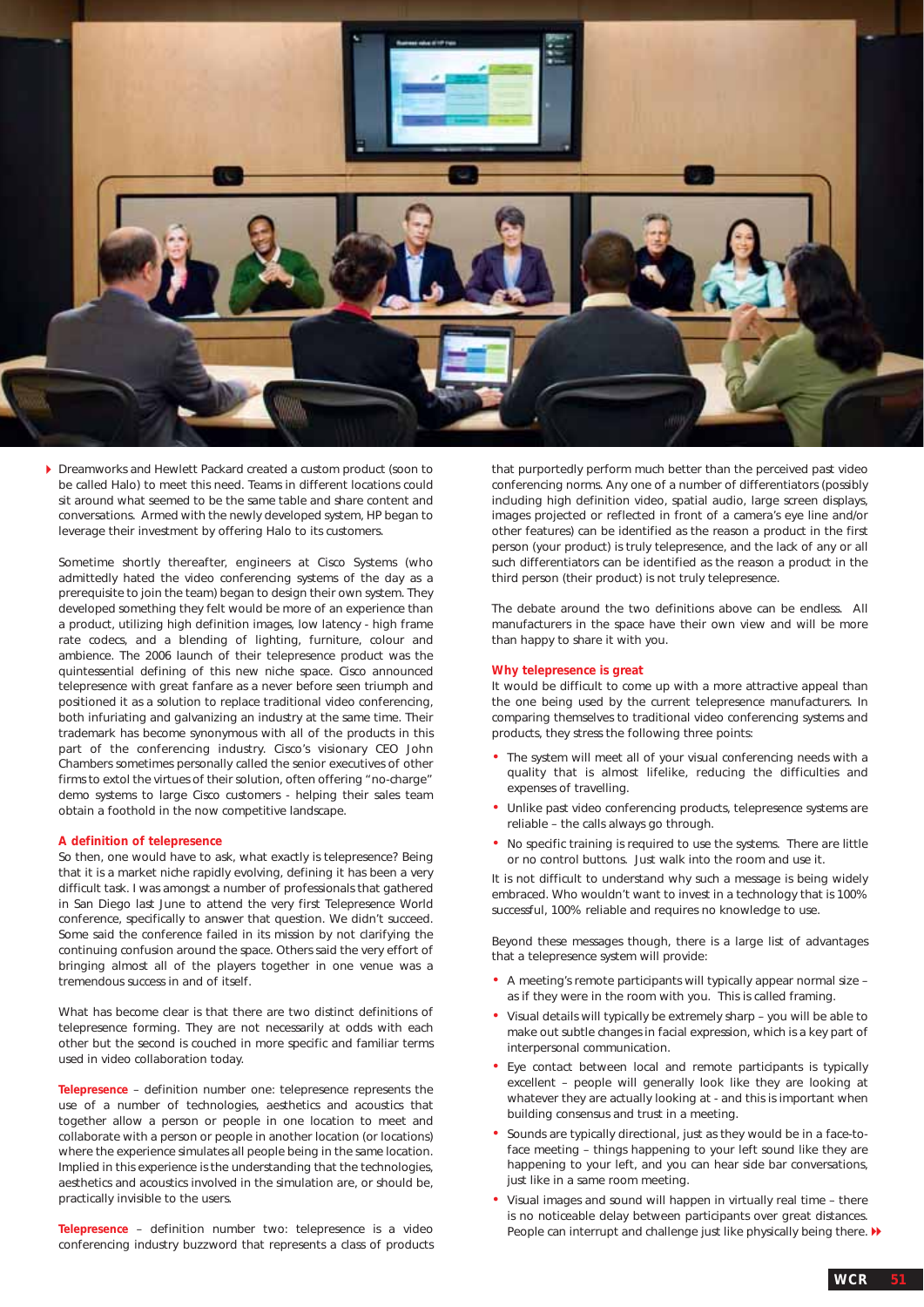

• Depending upon the system and/or services you purchase, an operator or concierge may be at your disposal, connecting calls for you as quickly as you feel you need them. As a user it is just like walking into a meeting room and starting the conversation.  $\mathbf{F}$ 

Experienced together, the list above tremendously enhances the quality of a meeting with remote participation. Users will experience less "technology fatigue" than they would have in a traditional video conference. Meetings will be more productive, livelier and more interesting than they may have been in the past. When used specifically in its optimal situation, comparing telepresence to a video conference is like comparing a live orchestra to someone playing a harmonica.

#### **Why telepresence isn't really a single universal solution**

Most of the conferencing industry has firmly embraced the hype of telepresence. If you are one of the new firms in the space you're quick to announce that your product is the best thing since sliced bread. If you're one of the traditional conferencing manufacturers you're quick to embrace the onrush of new customers for whom you have a suite of solutions that includes telepresence amongst other offerings. If you're one of the industry analysts you're delighted with the excitement in the space you cover. Everybody is happy.

Remember what your parents said about things that sound too good to be true?

Telepresence systems perform well in very specific applications because of some very specific parameters. Veer from these parameters even a little and the experience collapses.

First of all, the manufacturers' positioning that "telepresence is video conferencing that works/is reliable" requires some scrutiny. Why has traditional video conferencing had reliability issues? The most typical reason for video conferencing failures is the lack of a robust network to support the calls. If your network can't support IP calling rates between devices at 384KBps to 768KBps how will it support telepresence calls requiring anywhere from 6MBps to 20MBps? You're either going to need to buy a whole lot of additional network infrastructure or move your telepresence calls to an off-premises (paid) network. These are both models that the telepresence manufacturers suggest. They are also both models that would "fix" most of the problems experienced with traditional video conferencing.

Another reason traditional video conferences have failed is the inherent instability when trying to call infrequently used endpoints. As an example, your New York to London weekly call may usually work, but your annual Fiji to London call does not. Or similarly, your regular internal calls work, but your calls to a new customer or client site do not connect.

Does telepresence fix theses problems? In the first example, telepresence systems are so expensive that you'll never put one in your Fiji office or anyplace where there would be necessary but infrequent usage – the return on investment would never be justified for the limited applications. In the second example, unless a client or customer has bought the exact same product from the exact same provider that you have, it would take a string of minor miracles (involving connectivity, compatibility, bandwidth, etc.) to connect a telepresence system in your firm's offices to one at their site. Put simply, telepresence is like a luxury car where the steering wheel has been removed and you have about five destinations you can select with a single button on the dashboard. It's luxurious, comfortable, and very, very limited.

Beyond the comparison to traditional video conferencing, the basic telepresence concept presents some challenges in and of itself. When you do have two locations that always need to connect just to each other, each with a non-mobile compliment of staff, then telepresence is the clear answer for high quality, effective communications. But, what if you have three locations…or four? Telepresence systems have really struggled with these multipoint scenarios. One solution is called "voice switched" where a complex algorithm figures out who is speaking and makes sure that person is visible on one of the displays at each location. Another solution is "continuous presence" where everyone at each participating site is visible on the displays (in a smaller image) at all times. While both of these solutions allow for multipoint meetings, it really isn't telepresence anymore. In the first scenario you have to sacrifice the eye contact with those that aren't speaking – which frankly is sometime more important that looking at who is speaking. In the second scenario, you've sacrificed life-sized images, directional audio and all of the other things meant to differentiate the experience. In this frequent real world application the whole reason a firm has invested heavily in a telepresence system is gone. Also gone is telepresence favourable contrast with legacy video conference systems which can do the very same job with a rapid return on a much lower investment.

Human behaviour around the everyday use of telepresence systems also needs to be considered when choosing the right application environment. A smaller company with few locations represents an ideal usage. However, in a typical Fortune 500 firm you're likely working in a very large, multiple story building. Experience shows that it is very difficult to get users to leave their floor to access everyday meeting room spaces. Meeting rooms are requested to be no further than down the hall so that required attendance during a busy work day is not too difficult to achieve. If your firm has invested in a telepresence room, will your high level decision makers actually leave their floor (and possibly leave their building to go across a campus) to use it regularly? Is it that much better than the 50" flat screen and video conference system they may already have a few feet away? This could be true for very high level meetings involving critical  $\blacktriangleright$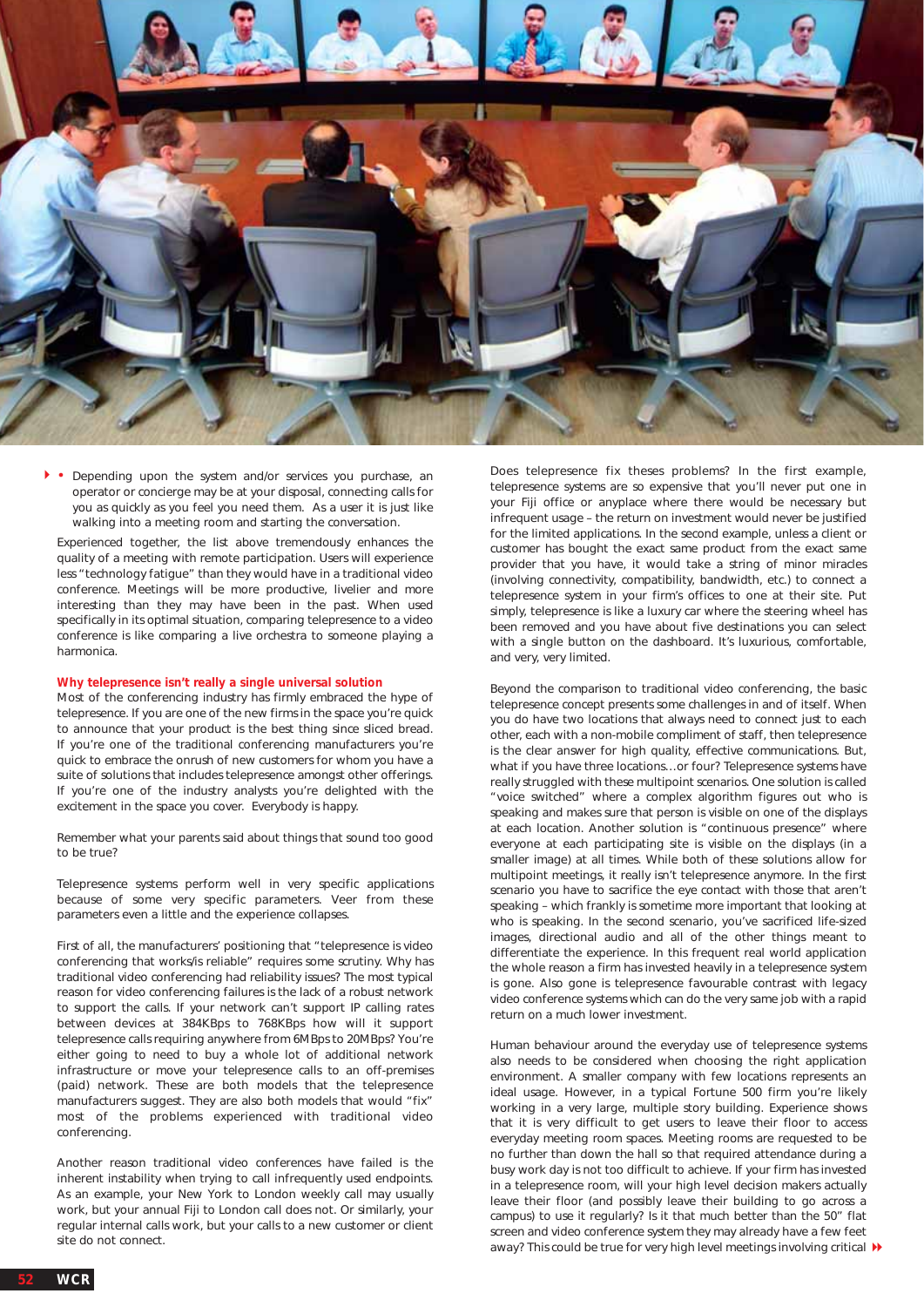

decisions, but probably is not true for everyday meetings where nearby traditional video conferencing would suffice. On this subject, it is also important to keep in mind that if even one scheduled participant in a telepresence meeting chooses to remotely connect from his local room (assuming you are one of the lucky people that bought a telepresence system that is interoperable with traditional systems), you hit the same problem mentioned above, no life-sized images, no directional audio, again it really isn't telepresence anymore.

#### **IMCCA recommendations for evaluating telepresence**

As you look at all of the offerings, we recommend you keep the following "top ten items to consider" in mind.

- **1.** Only consider the use of telepresence systems where you will gain from their true strengths. Specifically, where you have at least two locations with relatively non-mobile personnel that frequently need to communicate with each other on a one-toone basis.
- **2.** Do not purchase telepresence systems because your current, legacy video conferencing systems are underutilized or unreliable. If those are your problems then seek an expert to help address them. Or in other words, if the plumbing in your house is bad there is no need to buy a new, more expensive house to fix it – get a plumber instead.
- **3.** Determine if you want to utilize (and pay for) outside operator or "concierge" services. If so, select a system that has such a service available as an option. If not, or if this is a security concern, avoid those systems where it is a requirement.
- **4.** Do not purchase any manufacturer's system that has features you currently need "on their roadmap." Assume that what they offer today is what you will have to live with for quite some time.
- **5.** If you intend to use the systems in large cities where the cost of real estate is at a premium, look for systems that allow their room to be utilized for more than just telepresence meetings. Be sure you can make use of the room for more than six people and for meetings that do not involve telepresence.
- **6.** Do not make the mistake of looking solely at the start-up costs of telepresence systems. Factor in the cost of support, operator services, required network upgrades, bandwidth, and real estate. Specifically regarding bandwidth, look for systems that will allow you to scale the bandwidth up or down per your individual needs on a day to day basis. Avoid systems that lock you into the maximum requirement at all times.
- **7.** Look for systems that can provide interoperability with both telepresence systems of other manufacturers and traditional video conference systems.
- **8.** Do not believe the manufacturers when they say a feature you would like is not possible because "it would upset the

telepresence experience." That is just doublespeak for the fact that they don't offer it. *Of course, only smart people can see the emperor's new clothes…*

- **9.** If you currently use a management system or software program for your existing video conference units or meeting rooms be sure to purchase a telepresence system that works with that system and does not require the installation of a separate one.
- **10.** When evaluating a manufacturer's telepresence offering, be sure to "pull the plug" on the system – simulating a power failure and timing how long it takes to reboot from scratch. Despite any reliability claims the manufacturers may make, codecs sometimes need to be rebooted – usually when the participants are already in the room for a meeting and are very impatient about the interruption. Full reset times of more than 1 to 1.5 minutes are inappropriate for the mission critical uses that telepresence is meant to support.

#### **Who are the manufacturers in the space**

If you do have an application that will benefit from the unique strong points of a telepresence system, you should do your homework instead of selecting the first system you see or the first system marketed to you. Each manufacturer has strengths and weaknesses that could be very meaningful for your usage. Below is a list of the manufacturers in the space and very brief comments on each of their systems. Please do not use this list as a replacement for going to look at the systems in person and allowing the manufacturers to present their products in context.

#### **Cisco TelePresence**

Pros: Very high quality system; leverages the Cisco telephone to launch calls.

Cons: While admittedly rejecting all that was bad about legacy video conference systems their engineers also rejected all that was good – reinventing the wheel awkwardly in many places; a bandwidth hog without scalability; not interoperable with legacy video systems, legacy management systems or even Cisco's own desktop video solution.

#### **HP Halo**

Pros: Elegant full-room solution; excellent aesthetics and ease of use.

Cons: Requires connection on HP's private, very expensive network to function.

#### **Polycom RPX (TPX)**

Pros: Comprehensive, very immersive full-room solution; innovative use of hidden cameras and displays for data collaboration; can scale from 4 users to 48 users; fully interoperable with all legacy video conference systems; VNOC (concierge) services available as an option but not required.  $\blacktriangleright$